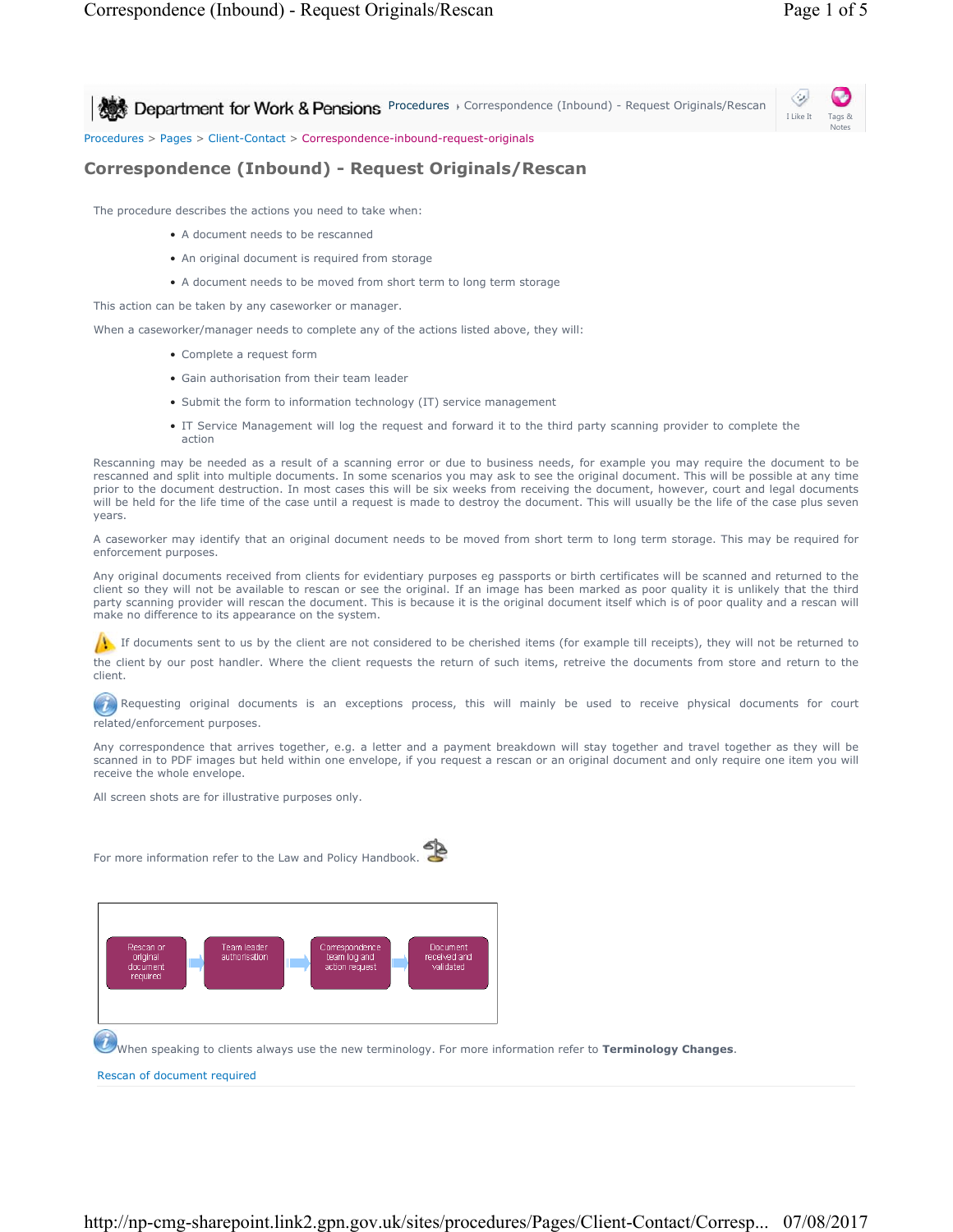

On receipt of the request form, perform a location status check as detailed in **step 2**. If you approve the request following this 7. check, complete the TL section of the request form and forward it to IT service management via email to IT.SERVICEDESK@DWP.GSI.GOV.UK. Advise the caseworker via email that their request has been forwarded to IT service management. If you reject this request, return the form to the requesting caseworker via email advising why their request has been rejected.

#### **Caseworker action**

■ Request rejected - when rejected it will not be possible to fulfil your request, this will end the process

Rejection may be received if the team leader identifies that the physical copy is no longer available as it has been destroyed or is of poor quality and it would not be possible to rescan the physical document.

■ Request approved - when the request has been approved, you will receive email confirmation from your team leader that they have forwarded your request to IT service management. Set a reminder in your calendar for seven days to await receipt.

### **Log request**

#### **IT service management**

8. On receipt of the request IT service management log the request and forward via email to the third party scanning provider's inbox to request the action be taken.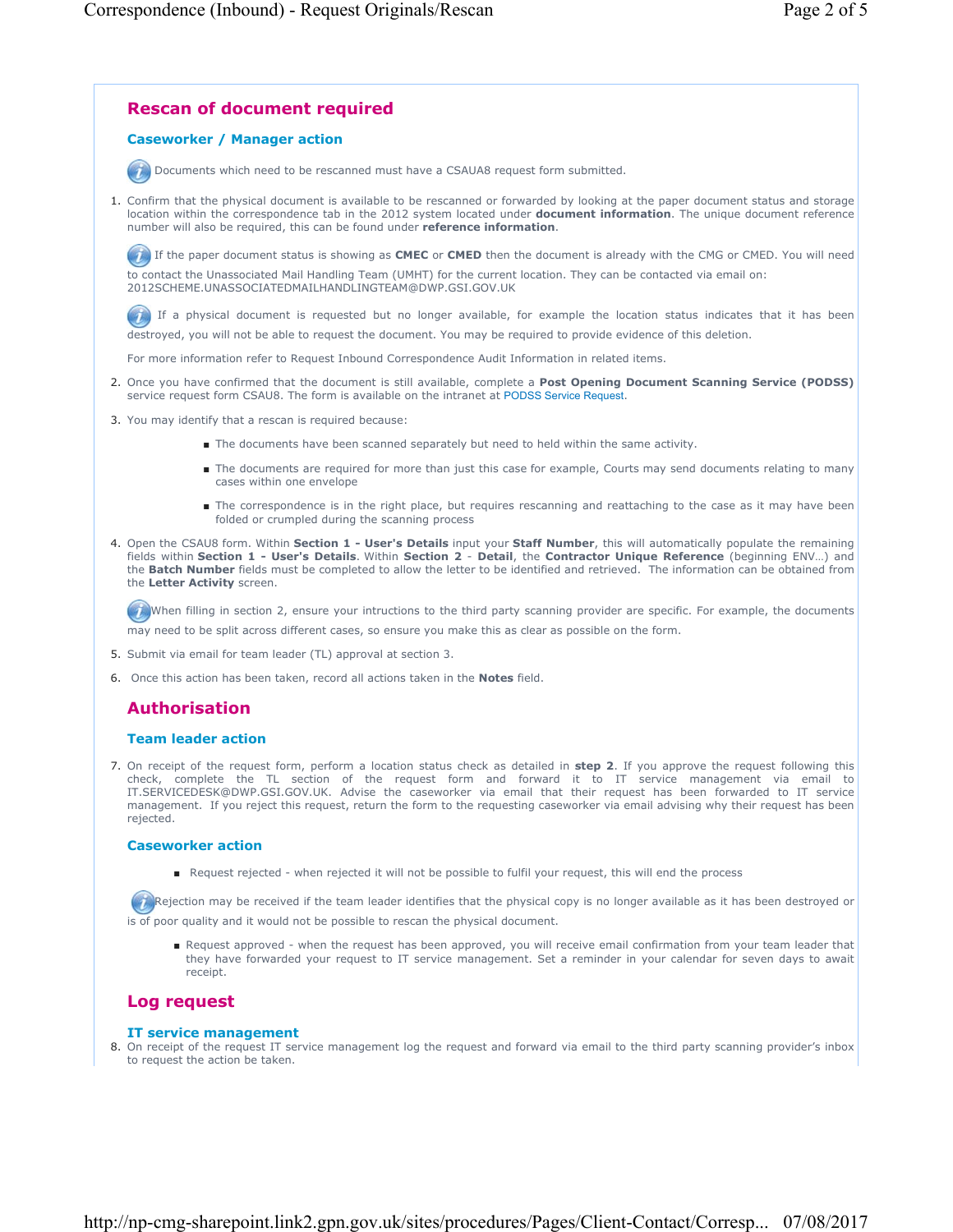# **Request actioned**

## **Third party scanning provider**

- 9. On receipt of this request the third party scanning provider will determine if the request can be fulfilled
- 10. They will advise if the request can be fulfilled and take the following action depending upon the request:
	- Fulfilled when the request requirement can be fulfilled they will email IT service management to advise after they have performed the required action.
	- Unable to fulfil In some cases the request may not be able to be fulfilled. In this scenario the scanning provider will issue an explanation via email advising why this action cannot be taken.

In the event of a problem IT service management will contact your TL. Once seven days have passed if you have had no contact, advise your team leader who will contact IT service management to investigate.

# **Document received and validated**

### **Caseworker action**

- 11. For rescan, all documents will be received as a new PDF image within the 2012 system. For more information refer to **Correspondence (Inbound) – Receive Originals** in related items.
- 12. On receipt of either document you will need to confirm that it is of the expected standard and meets the needs detailed in the request, confirming that the request has been handled within the correct timescales.

The agreed time for a request for a rescan is 48 hours.

13. Once you have viewed the rescanned document, confirm it was to the standard you were expecting.

A rescan may not have been as expected, for example if the original was of poor quality, it may not have been possible to gain a better copy and you will be advised at this point.

14. Contact IT service management by email to inform them if the document received was within agreed timescales and whether the rescan was as expected, quoting the unique document reference number.

Not as expected - advise the document was not as expected. Depending on the reason given, further action may be required and you can arrange this with them.

15. No scanned documents will be removed from the 2012 system. When you receive a rescan of a document that replaces the original you should detatch the original activity from the case. **Steps 17 - 27** of Correspondence - Inbound intruct you how to do this. In addition to carrying out these steps you will need to contact the Unassociated Mail Handling Team (UMHT) via email, quoting the Unique Reference ID, to intruct them not to reattach the mail to a case. Their email address 2012SCHEME.UNASSOCIATEDMAILHANDLINGTEAM@DWP.GSI.GOV.UK

### Request original document from storage

# **Request original document from storage**

## **Caseworker / Manager action**

- 1. When an original document is needed from storage, request form CSAUA8 must be submitted.
- 2. Confirm that the physical document is available to be forwarded by looking at the paper document status and storage location within the correspondence tab in the 2012 system located under document information. The unique document reference number will also be required, this can be found under reference information.

If a physical document is requested but no longer available, for example the location status indicates that it has been destroyed, you will not be able to request the document. You may be required to provide evidence of this deletion. For more information refer to **Request Inbound Correspondence Audit Information** in related items.

 If the paper document status is showing as CMEC or CMED then the document is already with the CMG or CMED. You will need to contact the Unassociated Mail Handling Team (UMHT) for the current location. They can be contacted via email on: 2012SCHEME.UNASSOCIATEDMAILHANDLINGTEAM@DWP.GSI.GOV.UK

- 3. Once you have confirmed that the document is still available, complete a Post Opening Document Scanning Service (PODSS) service request form CSAU8.
- 4. The form is available on the intranet at PODSS Service Request. Complete the form with your staff number and part 1 will self populate with your details. Complete section 2 - detail, information such as Unique Reference Number (URN) can be obtained from detail recorded on the system about the item of post.
- 5. Submit via email for team leader (TL) approval at section 3 then forward by mail to IT.SERVICEDESK@DWP.GSI.GOV.UK
- 6. Once this action has been taken, record all actions taken in the **Notes** field.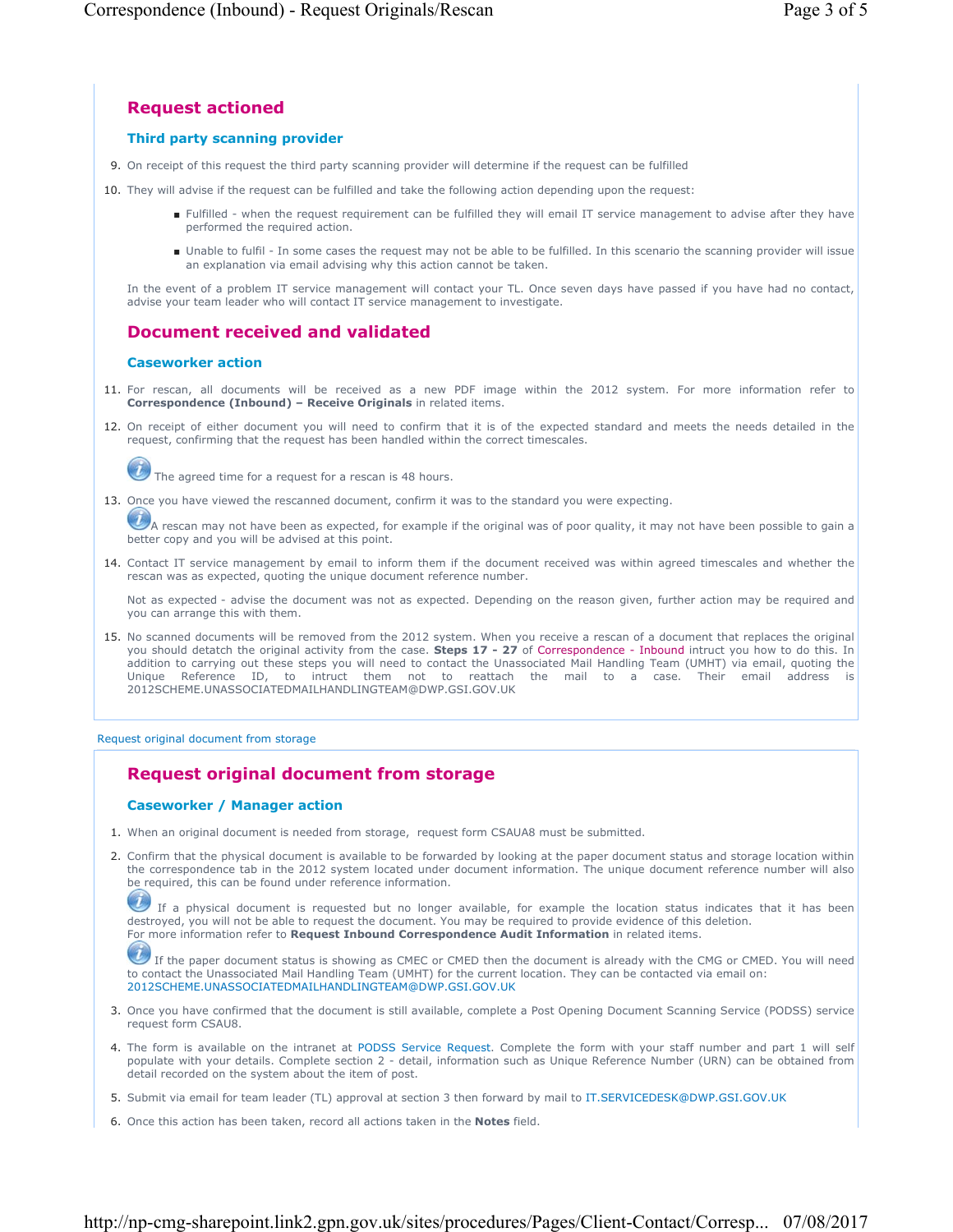# **Authorisation**

### **Team leader action**

7. On receipt of the request form, perform a location status check as detailed in step 2. If you approve the request following this check, complete the TL section of the request form and forward it to IT service management via email. Advise the caseworker that their request has been forwarded to IT service management. If you reject this request, return the form to the requesting caseworker advising why their request has been rejected.

#### **Caseworker action**

■ Request rejected - when rejected it will not be possible to fulfil your request, this will end the process

Rejection may be received if the team leader identifies that the physical copy is no longer available as it has been destroyed or is of poor quality and it would not be possible to rescan or to send the physical document.

■ Request approved - when the request has been approved, you will receive email confirmation from your team leader that they have forwarded your request to IT service management. Set a reminder in your calendar for seven days to await receipt

## **Log request**

#### **IT service management**

8. On receipt of the request IT service management log the request and forward via email to the third party scanning provider's inbox to request the action be taken.

## **Request actioned**

### **Third party scanning provider**

9. On receipt of this request the third party scanning provider will determine if the request can be fulfilled.

They will advise if the request can be fulfilled and take the following action depending upon the request:

- Fulfilled when the request requirement can be fulfilled they will email IT service management to advise after they have performed the required action.
- Unable to fulfil In some cases the request may not be able to be fulfilled. In this scenario the scanning provider will issue an explanation via email advising why this action cannot be taken.

In the event of a problem IT service management will contact your TL. Once seven days have passed if you have had no contact, advise your team leader who will contact IT service management to investigate.

## **Document received and validated**

#### **Caseworker action**

10. For a physical document the case worker will receive this via the Unassociated Mail Handling Team (UMHT). For more information refer to **Correspondence (Inbound) – Receive Originals** in related items.



The paper document status will be updated to show the current location of the physical document.

11. On receipt of the document you will need to confirm with IT Service Management that it is of the expected standard and meets the needs detailed in the request, confirming that the request has been handled within the correct timescales.



12. Action to take on receipt of original documents is detailed within the procedure **Correspondence (Inbound) - Receive Originals**. Once this action is complete go to step 13 of that procedure to validate and close the request. No scanned documents will be removed from the 2012 system. When you receive a rescan of a document that replaces the original you should detatch the original activity from the case. **Steps 17 - 27** of Correspondence - Inbound intruct you how to do this. In addition to carrying out these steps you will need to contact the Unassociated Mail Handling Team (UMHT) via email, quoting the Unique Reference ID, to intruct them not to reattach the mail to a case. Their email address is 2012SCHEME.UNASSOCIATEDMAILHANDLINGTEAM@DWP.GSI.GOV.UK

Request to move document from short term to long term storage

# **Request to move document from short term to long term storage**

## **Caseworker / Manager action**

1. When it is identified that a document needs to be moved from short term to long term storage, a request form must be submitted.